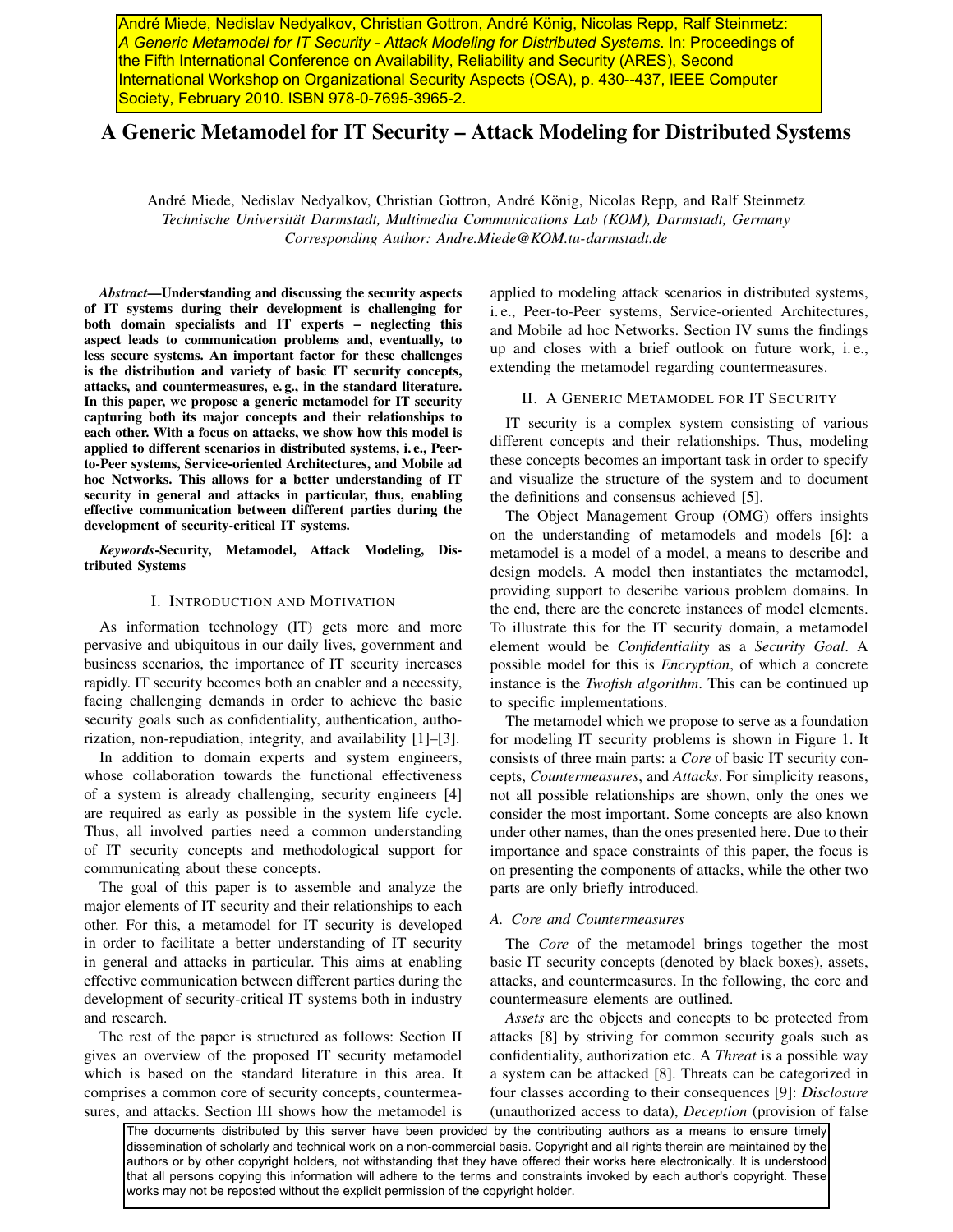

Figure 1. Metamodel for IT security (based on [1]-[4], [7]-[15]) Figure 1. Metamodel for IT security (based on [1]–[4], [7]–[15])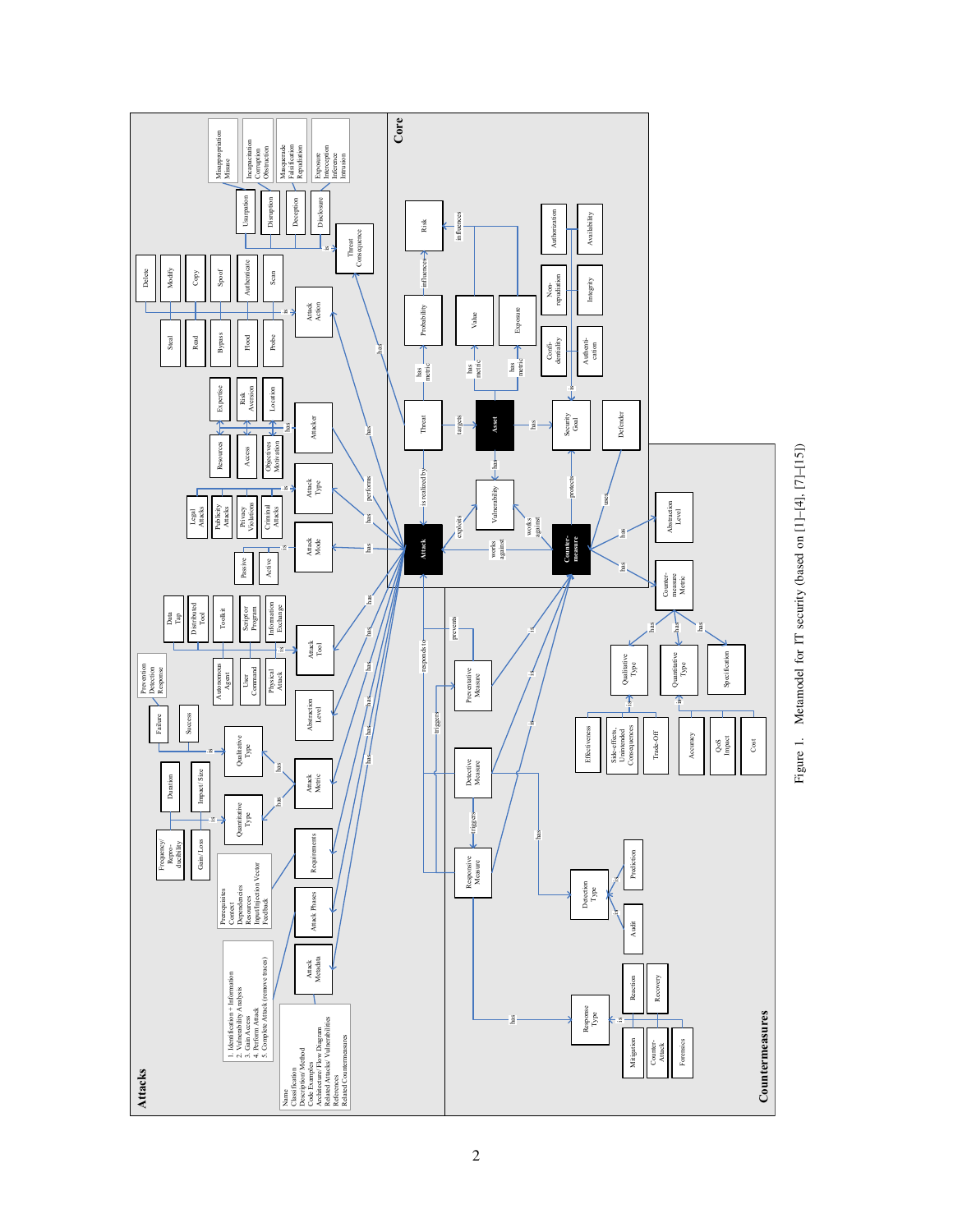data which is believed to be true), *Disruption* (preventing an asset from correct operation), *Usurpation* (losing control of the asset to an unauthorized entity). The *Probability* of a threat together with the *Exposure* of an asset and the *Value* its owner assigns to it determine the *Risk* of the asset. A *Vulnerability* is a point or characteristic of an asset which enables an attacker to bypass the security mechanisms of a system [1], [4].

*Attacks* realize threats and consist of intentional, unwarranted, non-authorized access (or attempt) to a system, which is not necessarily illegal [1], [8], [14]. To provide protection for the security goals, *Countermeasures* are used, these are separate and independent components [8]. Countermeasures can be divided into three general categories, i. e., how they relate to attacks [8]: preventative (e. g., encryption), detective (e. g., intrusion detection systems), and responsive (e. g., forensics). Good security systems make use of all three and how they build on each, e. g., detection triggers response, which then triggers additional prevention. Regarding the evaluation of countermeasures, both quantitative (e. g., how much they cost or what their Quality of Service penalty is) and qualitative metrics (e. g., whether they are effective or how they annoy users of the system) are used.

## *B. Attacks*

This metamodel's goal is to illustrate the variety of concepts correlating to an attack in the field of IT security. For the sake of completeness, the metamodel tries to include all possible aspects of an attack in different contexts. Thus, when using the metamodel to represent a concrete attack there could be elements (or respectively sub-elements) of the metamodel that are not relevant for the specific attack under consideration. An attack can have the following elements associated with it:

ATTACK METADATA: Contains elements which facilitate the cataloguing of attacks and the understanding of how an attack is executed. Another aspect is to aid programmers in the reproduction and implementation of the respective attack. In this manner the attack could be used to test the security of a system with respect to the common security goals which are meant to be protected. Metadata of an attack consists of the following elements:

- Name and Classification: A unique, concise identification of the attack described [12].
- Description/ Method: A precise description of the attack, including all relevant details needed for understanding and execution [12]. Such details may be code/ implementation examples [11], data-input specification, (order of) execution steps. For a better visual representation of the attack, different diagrams such as communication, interaction, and control flow diagrams may be particularly helpful [10].
- Related Attacks/ Vulnerabilities: Each attack may be related to other attacks of the same type and may try

to exploit a specific vulnerability which is similar to other known vulnerabilities. To better define an attack and understand the context and circumstances in which it is executed, such related concepts are needed.

- References: Publications which describe the attack or related information are listed here.
- Related Countermeasures: To get a better picture of the countermeasures that are possible against this attack it is useful that some of these are also described.

ATTACK PHASES: In order to execute an attack there is a series of phases which must be carried out. A good description of these phases contributes to the overall better understanding of the attack and its aspects. Such phases are described in the following, the first two phases combined lead to the more general concept of the *vulnerability discovery phase* while the remaining ones belong to the *exploitation* part of the attack [2], [11]:

- 1) Identification of vulnerabilities and overall information gathering.
- 2) Analysis of the found vulnerabilities.
- 3) Gaining access to the target software through a found vulnerability.
- 4) Performing the actual attack on the target.
- 5) Completing the attack, e. g., removal of traces.

REQUIREMENTS: For an attack to be executed there are different requirements that have to be met beforehand. Such requirements may be divided in the following categories:

- Prerequisites: A description of the necessary conditions, some special functionality, or characteristics of the target which must be present so that the attack can be successful [12].
- Context: A description of the contextual requirements of an attack. For example the period in which an attack can be executed.
- Dependencies: A description of dependencies the target system must have to other systems regarding attack phases or attack success must be taken into consideration before executing an attack.
- Resources: A catalogue of hardware and software which is needed for the successful execution of the attack as well as the know-how of the attacker [12].

ATTACK METRIC: Metrics are suitable for quantitative as well as for qualitative assessments. The following are proposals for different metrics that are useful for qualifying an attack in different ways after it has been executed. Possible subdivisions of the *Qualitative Metrics* are success and failure, i.e., due to prevention, detection, and/or response. Possible subdivisions for *Quantitative Metrics* are:

• Frequency/ Reproducibility: How often could this particular attack be executed so that there are good chances it would be a success for the attacker. Also it could measure how easy or difficult it is to perform the attack, e. g., hours of effort.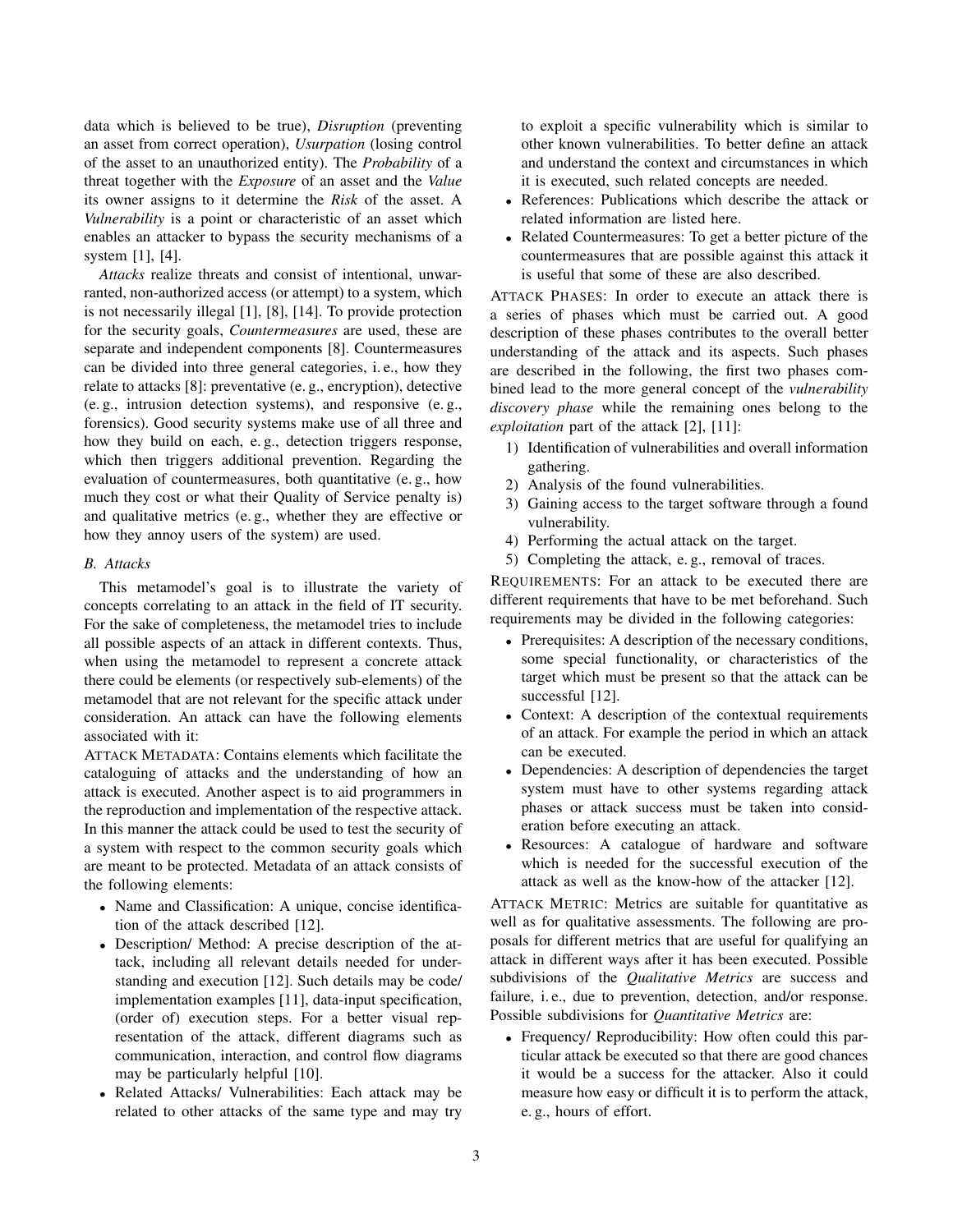- Gain/ Loss: What does the attacker gain (quantitatively) or what could he lose if the attack fails. On the other hand it can be measured what the defenders or owners of the target system lose if the attack is successful or what possible gain could be possible for them, e. g., valuable information (cf. honeypots).
- Duration: Measures what the typical duration of performing the attack is.
- Impact/ Size: Describes the the size of the damage and the attack's impact on the target system. For example, the number of users of the targeted software affected by the attack. The idea for these metrics comes from the DREAD risk rating system [10].

ABSTRACTION LEVEL: IT systems can be attacked on different levels of abstraction, e. g., ranging from hardwarerelated attacks to social engineering on the business level. The underlying abstraction levels depend on the application area or the specific attack scenario and can also be used for classifying attacks according to their point of attack.

ATTACK TOOL: This describes the means used to exploit an asset's vulnerability, ranging from physical attacks over toolkits to user commands [15].

ATTACK MODE: According to the actions that an attacker takes during the execution of an attack, the latter could be labeled as *Passive* or *Active*. During a passive attack the attacker could eavesdrop on the traffic between two parties but does not interfere or alter anything. Whereas during an active attack the attacker could take actions to change the content of the information sent, disrupt communications or software processes and workflows [1].

ATTACK TYPE: As described in [2] there are different classes of attacks which could be executed on any kind of activity for various reasons: *Legal Attacks* (flaws in legislative systems), *Publicity Attacks* (receiving attention), *Privacy Violations* (data harvesting, espionage), *Criminal Attacks* (fraud, scams, destructive attacks, intellectual property theft, identity theft).

ATTACKER: In order to better understand an attack the resources, know-how, and other relevant information of the attacker should be described [2].

- Resources: Different entities could be marked as resources. Such could be financial resources of the attacker, software or hardware needed for the attack or additional specialists. Everything which facilitates an attack possible could be considered a resource.
- Expertise: The technical or soft-skills of the attacker which enable him to carry out a specific task or to start, control, or stop different processes are considered as expertise. If not available, expertise might be bought via resources.
- Access: Having specific kinds of information such as user credentials or a root-kit installed on a target machine define the extent of the access of an attacker to internal components and data.
- Risk Aversion: The amount of risk an attacker is willing to expose himself to and more importantly the measures taken to prevent any negative consequences for the attacker after an attack fall into this category.
- Objectives/ Motivation: These overlap to some extent with the element "Threat Consequences" from the model. An addition to these consequences could be, e. g., financial profit, political advantage, or simply a challenge for an attackers skills.
- Location: This is the physical location of the attacker or his organizational location, i. e., inside or outside.

ATTACK ACTION: This captures the activities performed by humans or machines to prepare, execute, and finish an attack. Examples for such actions are probe, scan, flood, authenticate, bypass, spoof, read, copy, steal, modify, delete [15].

# *C. Related Work*

In this section we discuss different approaches for models and patterns which aim to define and describe the polymorphic security aspects of IT systems.

One of the current approaches for defining an attack on an IT system is presented in [11]: *Attack Patterns*. There, an attack pattern is defined as the blueprint for exploiting a software vulnerability whereas vulnerabilities could be a bug in the implementation or a flaw in the design of a software. The idea is continued in [12], where they use the notion of a *Design Pattern* in a slightly different context to define recurring ways of attacking and breaking software. The design pattern approach is used therefore in a destructive way rather than the constructive original idea. An attack pattern is described and considered as a general framework for executing an attack on a software system. Such an attack could be a particular method for exploiting a buffer overflow. In their paper, an attack pattern describes the approach used by attackers to generate an exploit against software.

A similar idea to attack patterns is presented in [10]. There, the approach for defining and describing attacks on software is regarded as *Threat Modeling*. Among other concepts, entry points (software modules or locations where data is transferred between applications), assets, and trust levels are discussed. A threat model thereby consists of elements which partially overlap with the elements of an Attack pattern as described in [12], i.e., ID, name, description, classification, mitigation.

Beside the pattern approach discussed so far there is also a taxonomy approach for defining and synthesizing security relevant aspects of attacking software. Such a taxonomy is described in [15]. It comprises the ideas of an incident consisting of an attacker description, tools used to execute the attack, vulnerability, action, target, unauthorized result, and objectives. Each of these concepts could be instantiated with a variety of proposed specific elements.

A different kind of approach focuses on the different possibilities to make a software secure and robust against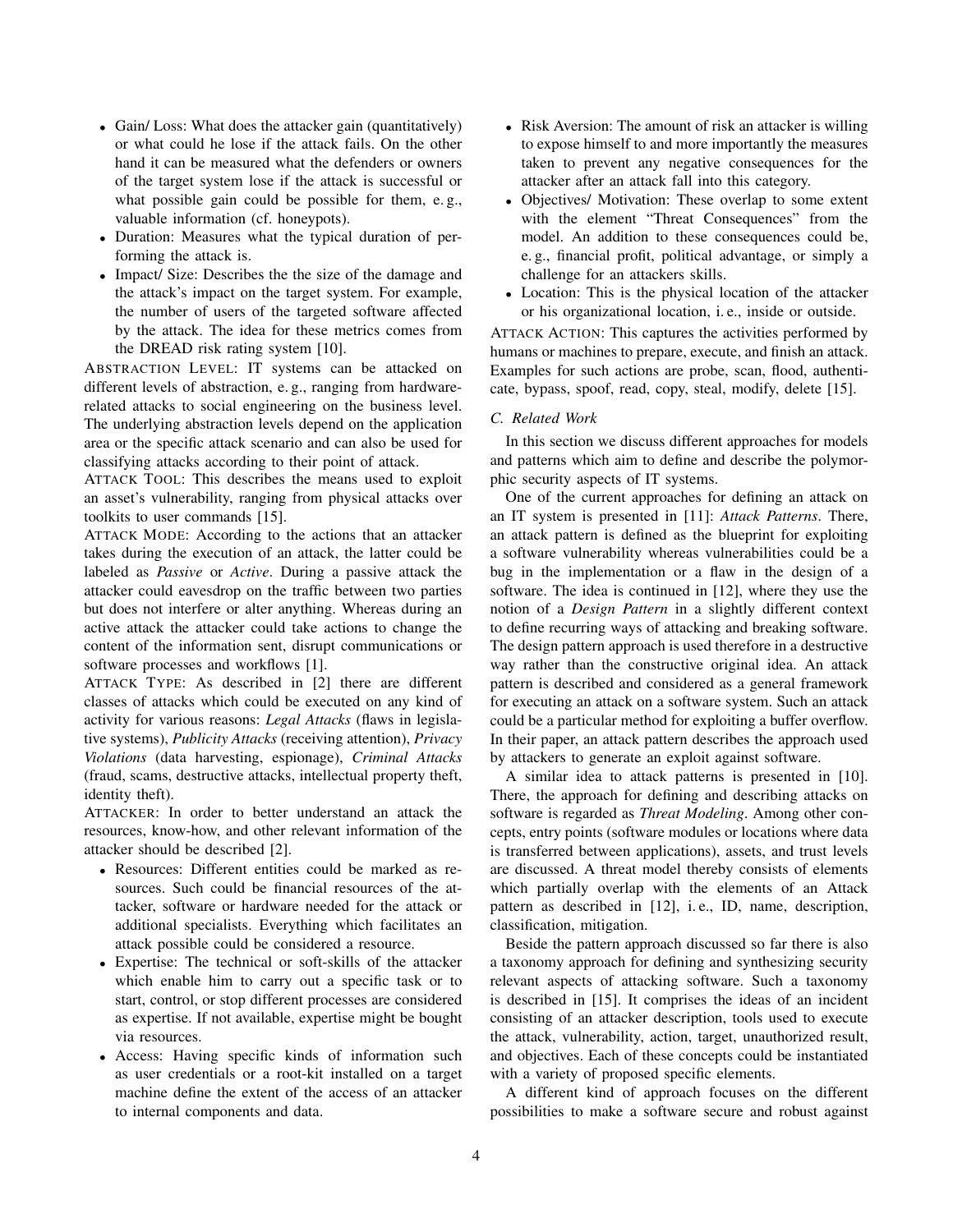attacks. Standard literature on the topic is, e. g., [16], introducing "Security Patterns" where the design pattern paradigm is applied in a constructive way with the specific goal of preventing attacks against software and summarizing knowledge on the topic in a concise and understandable way. The approach of Security Patterns however leaves out the actual attack and focuses only on preventive and possibly detective and reactive measures.

# III. APPLICATION SCENARIOS (ATTACKS)

It this section, parts of the previously discussed metamodel for IT security are used to build attack models for different application scenarios in distributed systems: *Incorrect Lookup Routing* on Peer-to-Peer systems, *XML-Bombs* on Service-oriented Architectures, and *Black Hole Attacks* on Mobile ad hoc Networks.

We consider this an important step towards describing, communicating, and understanding attack knowledge. Of course, this is *not* to make future attacks easier and *not* to educate attackers, who already know about these things – as discussed by Anderson in the preface to his book [4]. The main cause is to lay the foundation for designing and evaluating countermeasures, which requires a solid understanding of what to protect against. Attack knowledge must not be left exclusively to attackers.

## *A. Peer-to-Peer Systems*

Peer-to-Peer (P2P) systems are widespread nowadays and more than 50% of the Internet traffic is related to P2P [17]. The latest generation of P2P systems are the so-called distributed hashtables (DHTs). In these completely decentralized systems, an index of the content (data, services,. . . ) that is available in the P2P system is maintained by the peers themselves. Depending on its ID, each peer is responsible for a specific part of the content (i. e., it knows where the content is hosted). To minimize the size and the complexity of the routing tables required for content lookup, each peer only maintains connections to a subset of other peers.While a DHT architecture enables scalable and efficient P2P services, security is a major issue due to the vulnerability of the DHT content lookup process.

ATTACK METADATA:

- Name: Incorrect Lookup Routing [18].
- Description: The misbehaving peer denies correct forwarding of received lookup requests. As a result, the provider of the requested content cannot be found. The misbehaving peer may route requests to arbitrary peers or simply drop them.
- Related Attacks/ Vulnerabilities: Partitioning [18].
- References: [18], [19].
- Related Countermeasures: Improve robustness of the lookup process [18] or distribute copies of the objects in the network [20].

ATTACK PHASES:

- Identification and Vulnerabilities Analysis: Not necessary.
- Gain access: Sybil Attack or Incorrect Routing Updates [18] to become responsible for a large amount of content or specific content.
- Perform attack: Drop or redirect lookup request.
- Complete attack: Detection may be prevented by colluding misbehaving peers.

REQUIREMENTS:

- Prerequisites: Attacker must have access to the P2P system.
- Context: The attack can only be performed upon receiving a lookup request.
- Dependencies: The misbehaving peer must be used to forward the lookup request for the particular content or must be directly responsible for it.
- Resources: Depending on the desired effect, from one up to an arbitrary number of misbehaving peers.

## ATTACK METRIC:

- Frequency/ Reproducibility: Depending on the frequency of received lookup requests. May be performed on each request or statistically.
- Gain/ Loss: If successful, the attack results in a Denial of Service on the attacked content. The chance of finding a specific object decreases with the number of misbehaving peers in the P2P system.
- Impact/ Size: Depending on the structure of the overlay (ring, tree,...) and on the number of connections maintained by each peer.

ABSTRACTION LEVEL: P2P overlay, application layer.

ATTACK TOOL: Modified P2P client.

#### ATTACK MODE: Active.

ATTACK TYPE: Criminal attack (destructive attack). ATTACKER:

- Resources: Access to the P2P system, i. e., a device with an Internet connection.
- Expertise: Advanced expertise in form of knowledge on the particular P2P overlay is required to implement an attack tool. Only basic knowledge on P2P systems required if tools are already available.
- Access: Not relevant.
- Risk Aversion: Low risk since detection is difficult.
- Objectives/ Motivation: Denial of Service.
- Location: Any.

ATTACK ACTION: Join the system with one or an arbitrary number of peers. Drop or modify incoming route requests. A collusion of misbehaving peers may amplify the effects.

## *B. Service-oriented Architectures*

The paradigm of *Service-oriented Architectures* (SOA) [21] offers technological and organizational possibilities to improve flexibility and integration capabilities of IT architectures, i. e., in an enterprise setting. Web services are a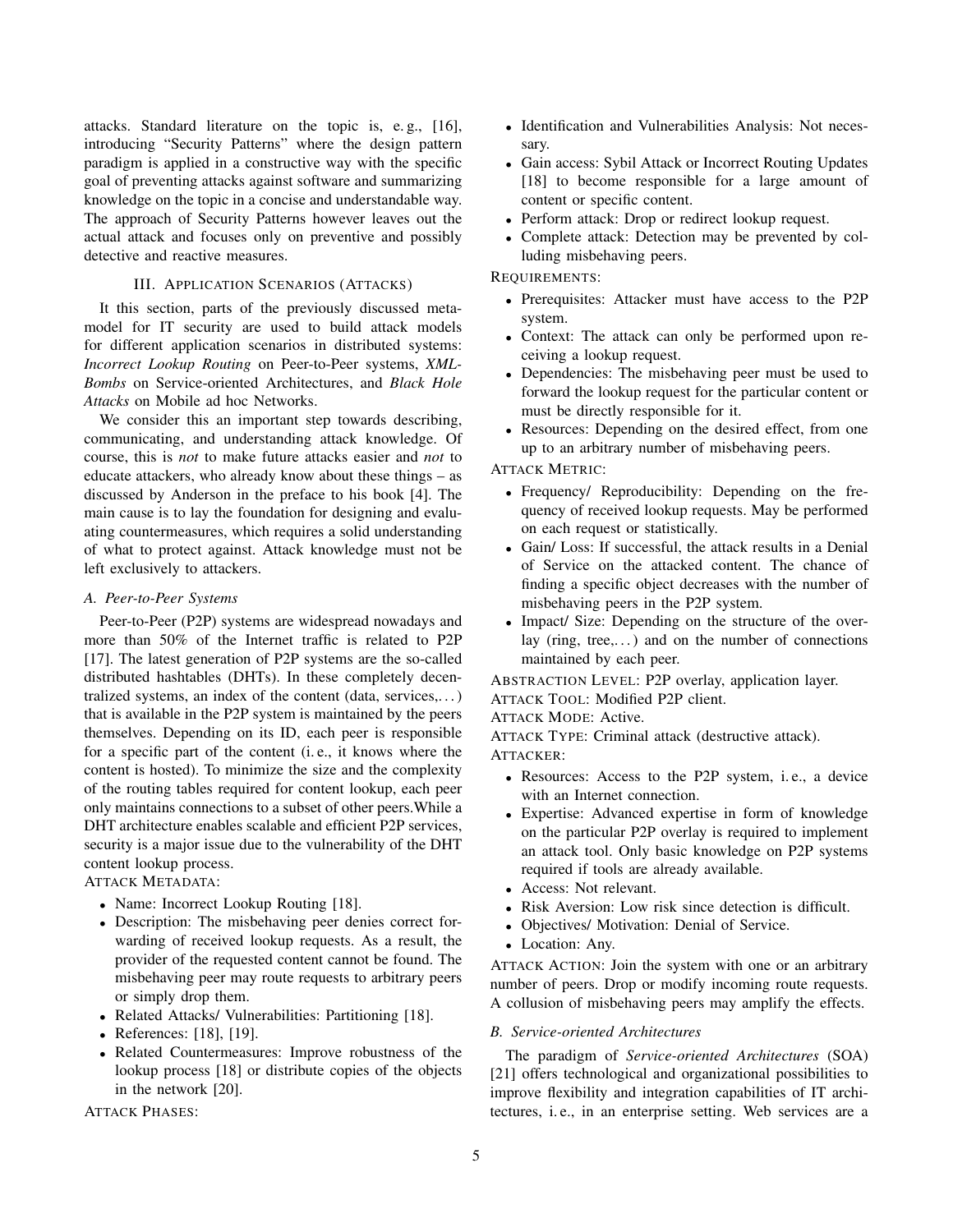successful implementation technology for SOA, an attack example from this field are so-called *XML-Bombs* [22], [23]. ATTACK METADATA:

- Name: XML-Bomb.
- Description: The attack pattern exploits the XML language which is a simple recursive language. In some situations parsers expand even small XML-messages to a multiple of their original size, thus, taking up memory and CPU time. This can lead to a system crash facilitating a Denial of Service attack. The methods used are recursive entity declarations where the reference entity expands to multiple other entities. Code examples, architecture, etc. are omitted here for space limitations, but are helpful for further information.
- Related Attacks/ Vulnerabilities: Oversized Payload [24], Coercive Parsing [24], Schema Poisoning [22].
- References: [22], [23].
- Related Countermeasures: Introduction of XML schema validation before the actual parsing and imposing strict XML-schemata as standard. However, this might be costly for the service provider from a Quality of Service standpoint, i. e., due to increased processing time.

ATTACK PHASES:

- Identification: A trial and error phase where services are tested for the existence of schema validation.
- Vulnerabilities Analysis: Schema validation is either existent or non-existent.
- Gain access: Not relevant.
- Perform attack: Send a poisoned message, the XML-Bomb.
- Complete attack: In order to leave no traces, spoofing may be executed on the TCP/IP level.

REQUIREMENTS:

- Prerequisites: The attacked application must have an XML parser which does not perform schema-validation before the parsing.
- Context: There are no specific context requirements for the attack. It can be executed, e. g., at any given point in time, platform-independently.
- Dependencies: There are no dependency requirements, in particular there is no dependency between the attacked service and any schema validation software.
- Resources: A computer with internet connection, if applicable, software for IP-spoofing.

ATTACK METRIC:

- Frequency/ Reproducibility: Any attack frequency is possible.
- Gain/ Loss: If successful, the attack may result in a Denial of Service on the attacked service. Gain of the attacker and respectively loss of the defender of the services is that the service is no longer available to the public (Disruption, Obstruction).

• Impact/ Size: All consumers are affected, until normal execution is restored they cannot use the service.

ABSTRACTION LEVEL: Application level, network level if, e. g., IP-spoofing is also executed.

ATTACK TOOL: Script, i. e., a manipulated XML file.

ATTACK MODE: Active, i. e., aiming at disturbing operation of the service provider.

ATTACK TYPE: Criminal attack (destructive attack), others are possible but depend on the attacker and the scenario. ATTACKER:

- Resources: No or minimal financial resources required, a computer and a single attacker can perform the attack
- Expertise: Finding and exploiting this vulnerability does not require much skill. A novice with knowledge of the XML language can perform a successful attack.
- Access: Not relevant.
- Risk Aversion: Little risk if the attack is executed along with IP spoofing, the attacker could also claim that the actual message causing the problem is not an attack but a normal message which was malformed due to technical reasons (and without malicious intent).
- Objectives/ Motivation: Reduce availability of the target service. A possible scenario is, e. g., that the attacker provides a similar service of his own. The Goal could be that the consumers call the attacker's service instead of the targeted service.
- Location: Any.

ATTACK ACTION: Scan/ probe in order to determine the existence of schema validation, modification of the target service in form of the poisoned message, and possibly spoofing to obscure traces.

# *C. Mobile Ad hoc Networks*

Wireless mobile ad hoc networks (MANET) facilitate establishing communication networks without infrastructure components [25]. To this end, the functionality of a MANET depends on the cooperation of the nodes involved. To enable communication of nodes that are not within each others transmission range, nodes located in between source and destination act as relays. This mode of operation makes MANETs susceptible to novel kinds of misbehavior from physical to application layer [26], [27]. The *Black Hole Attack* as a well-known example can be conducted with little effort, yet has a devastating effect on the functionality of the MANET.

ATTACK METADATA:

- Name: Black Hole Attack.
- Description: The misbehaving node redirects the routes from the destination intended to itself. After successful redirection, all communication is dropped instead of being relayed appropriately. Redirection of routes requires the injection of falsified routing information into a MANET. The particular steps necessary for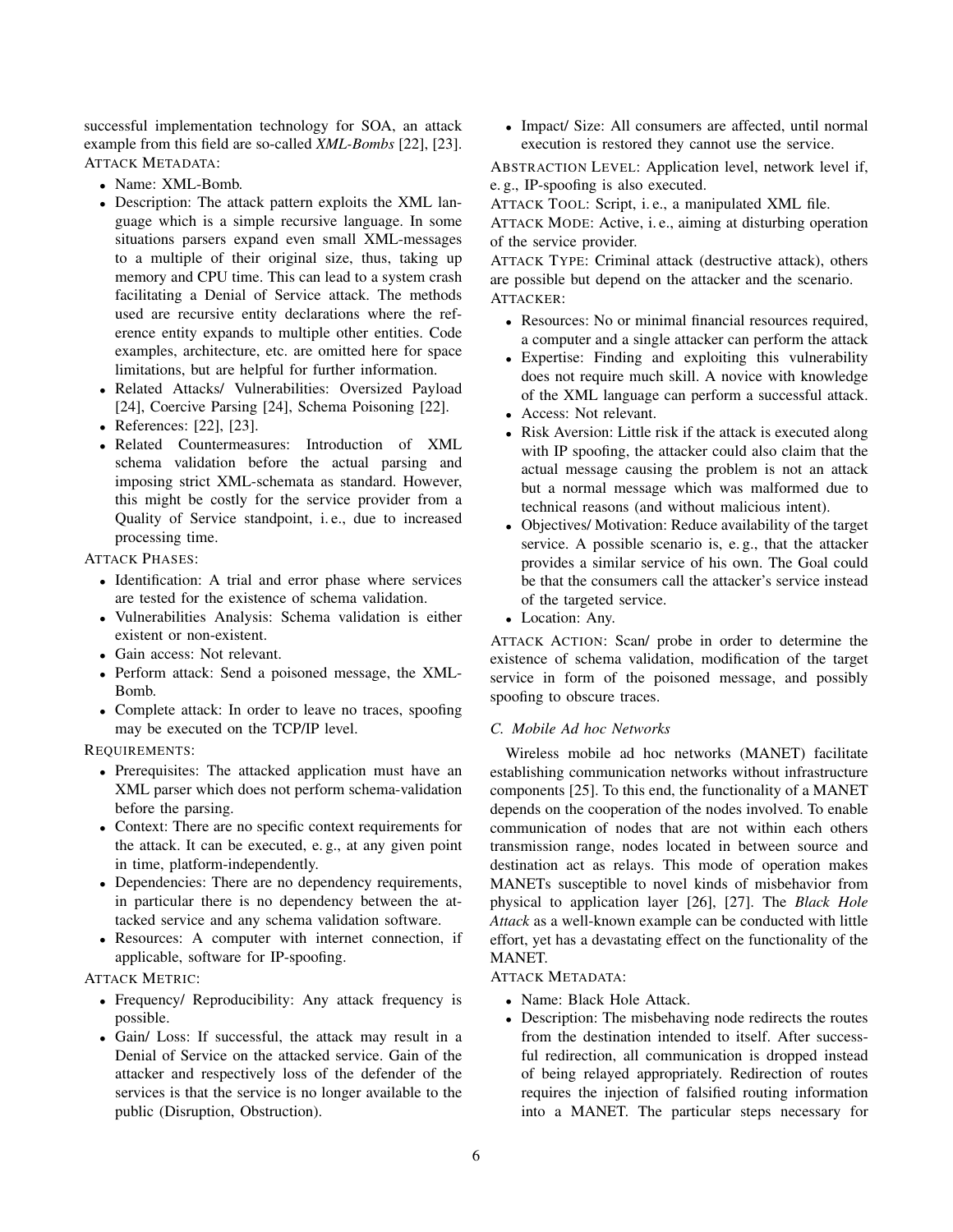this are determined by the routing protocol deployed. Depending on the topology (physical and logical size, neighbors per node, etc.) of the MANET and the location of the attacker, already one black hole node can be sufficient to render a MANET inoperable.

- Related Attacks/ Vulnerabilities: Gray Hole, Wormhole.
- References: [26], [27].
- Related Countermeasures: Harnessing the promiscuous mode to overhear whether neighbored nodes forward packets correctly [28]. If not, misbehaving nodes can be excluded from routes.

ATTACK PHASES:

- Identification: Traffic analysis to determine the routing protocol deployed in the MANET.
- Vulnerabilities Analysis: Identify metrics used for selection of routes such as age and distance.
- Gain access: Not relevant.
- Perform attack: Inject falsified routing information for specific or arbitrary targets and drop packets.
- Complete attack: Forwarding with limited transmission power may be performed instead of dropping to avoid detection.

REQUIREMENTS:

- Prerequisites: Data transmission in the MANET must be based on unicast routes, not on broadcast flooding.
- Context: The attack has to be performed during the route discovery process. Yet, enforcing route discovery is possible and some protocols are also vulnerable after a route was established during route maintenance.
- Dependencies: For some routing protocols that perform an expanding ring search during route discovery limitations regarding the distance of the attacker from the source of a route exist.
- Resources: A device with a wireless network interface that supports packet injection. Detailed knowledge on MANET routing protocols is required to implement attack tools. Only basic knowledge is required to use available attack tools.

ATTACK METRIC:

- Frequency/ Reproducibility: The attack can be performed during each route discovery. Depending on the routing protocol, performing a black hole attack is possible also after a route was established successfully.
- Gain/ Loss: If successful, the attack results in a breakdown of network functionality (high loss rates).
- Impact/ Size: Depending on the routing protocol and network topology, already one black hole may cause a breakdown of the entire MANET.

ABSTRACTION LEVEL: Network layer/ routing protocol. ATTACK TOOL: Packet injection, i. e., assembling packets that are sent by the wireless network interface without modification by the protocol stack of the operating system. ATTACK MODE: Active.

ATTACK TYPE: Criminal (destructive). Privacy violations are possible inherently.

ATTACKER:

- Resources: Minimal financial resource required. Only a device with a wireless network interface supporting packet injection is needed.
- Expertise: Profound knowledge on MANET routing protocols for implementation of an attack tool. Basic knowledge to apply existing tools.
- Access and Location: Physical and logical access to the MANET is required, i. e., the attacker must be located within the area covered by the MANET.
- Risk Aversion: Depending on the scenario in which the MANET is deployed from low risk (e. g., at conferences, exhibitions) to high risk (e. g., police or military networks). Techniques such as sending with adaptive transmission power or directional antennas can be used to prevent detection.
- Objectives/ Motivation: Rendering the network itself unavailable.

ATTACK ACTION: Identify the routing protocol deployed, assemble and inject falsified routing information to redirect routes, drop network traffic.

# IV. CONCLUSIONS AND FUTURE WORK

In this paper, we proposed a generic metamodel for IT security which brings together the most important concepts of IT security and their relationships. We have shown how at the *Core* of this model assets, threats, vulnerabilities, risks, security goals etc. relate to each other. Furthermore, the basic structure and concepts of *Countermeasures* were presented. Due to its significance and space constraints, the focus was set on *Attacks*, thus, laying the foundation for describing and understanding the different elements of attacks in an IT security context.

In order to show the applicability of the presented metamodel to real-life scenarios, three attacks on distributed systems were modeled: *Incorrect Lookup Routing* on Peerto-Peer systems, *XML Bombs* on Service-oriented Architectures, and *Black Hole Attacks* on Mobile ad hoc Networks. These attack models provide both practitioners and researchers with a foundation to understand and discuss such attacks, enabling them eventually to design effective countermeasures.

Our next steps will be the extension of the metamodel in general and of the countermeasures in particular. Building on the knowledge about attacks and the already existing research on preventive, detective, and responsive measures will be a fruitful field to enhance the metamodel and check its validity. In this context it is important to strive for a balance between the completeness of the metamodel and keeping its complexity under control. We plan to make further advances and refinements available via a "living" technical report [29].